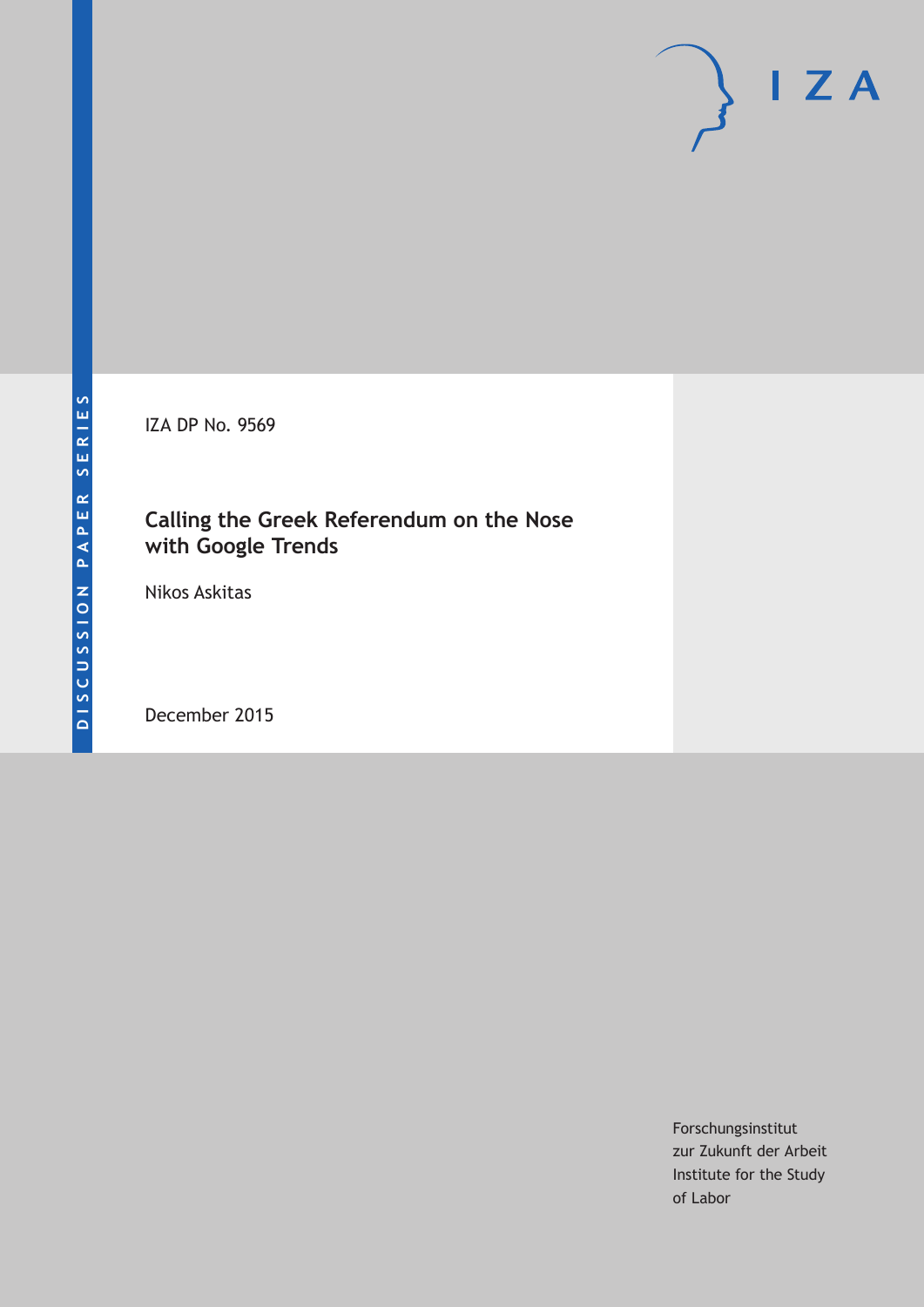# **Calling the Greek Referendum on the Nose with Google Trends**

**Nikos Askitas**  *IZA* 

Discussion Paper No. 9569 December 2015

IZA

P.O. Box 7240 53072 Bonn **Germany** 

Phone: +49-228-3894-0 Fax: +49-228-3894-180 E-mail: iza@iza.org

Any opinions expressed here are those of the author(s) and not those of IZA. Research published in this series may include views on policy, but the institute itself takes no institutional policy positions. The IZA research network is committed to the IZA Guiding Principles of Research Integrity.

The Institute for the Study of Labor (IZA) in Bonn is a local and virtual international research center and a place of communication between science, politics and business. IZA is an independent nonprofit organization supported by Deutsche Post Foundation. The center is associated with the University of Bonn and offers a stimulating research environment through its international network, workshops and conferences, data service, project support, research visits and doctoral program. IZA engages in (i) original and internationally competitive research in all fields of labor economics, (ii) development of policy concepts, and (iii) dissemination of research results and concepts to the interested public.

IZA Discussion Papers often represent preliminary work and are circulated to encourage discussion. Citation of such a paper should account for its provisional character. A revised version may be available directly from the author.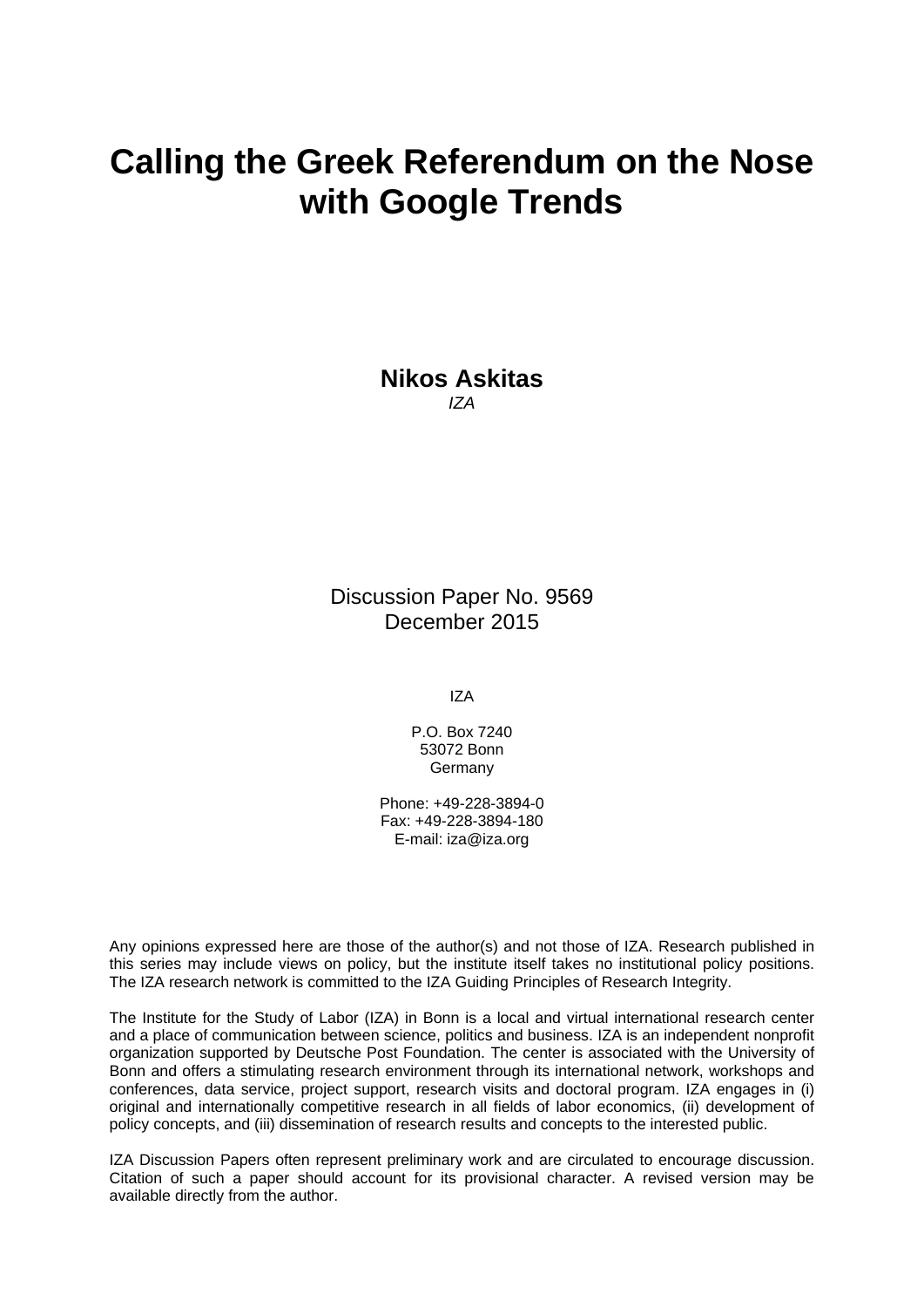IZA Discussion Paper No. 9569 December 2015

# **ABSTRACT**

# **Calling the Greek Referendum on the Nose with Google Trends\***

In a bold and risky political move the Greek prime minister Alexis Tsipras called for a referendum on June 27 2015 quitting ongoing negotiations with Greece's creditors in Brussels. The referendum framed as a yes or no question asked the Greek voters to decide whether or not they approve or reject the latest take-it-or-leave-it proposal for "program continuation" by Greece's creditors. What followed was a chaotic week leading to the referendum with intense campaigning by the two camps. Due to tense debates and increasing polarisation it became increasingly impossible to rely on traditional polling. Even the first exit polls (performed by phone on Sunday evening) could only see a marginal lead for one or the other vote at different times. Quite possibly people were jumping party lines and were unwilling to reveal their preferences. Using Google Trends I could tap into voters' true and unbiased revealed preferences and nowcast hourly what the ratio of the No vote to the Yes vote is and called an over 60% No vote well ahead of the closing of the voting urns. In this paper I document this nowcasting exercise.

JEL Classification: D72, G34

Keywords: nowcasting, Greek Referendum, greferendum, exit polls, complexity, behaviour, data science, computational social science, complex systems

Corresponding author:

 $\overline{\phantom{a}}$ 

Nikos Askitas Institute for the Study of Labor (IZA) Schaumburg-Lippe-Strasse 5-9 53113 Bonn Germany E-mail: askitas@iza.org

<sup>\*</sup> I would like to thank Konstantinos Tatsiramos for a very useful critical reading of the manuscript. Opinions and errors are mine.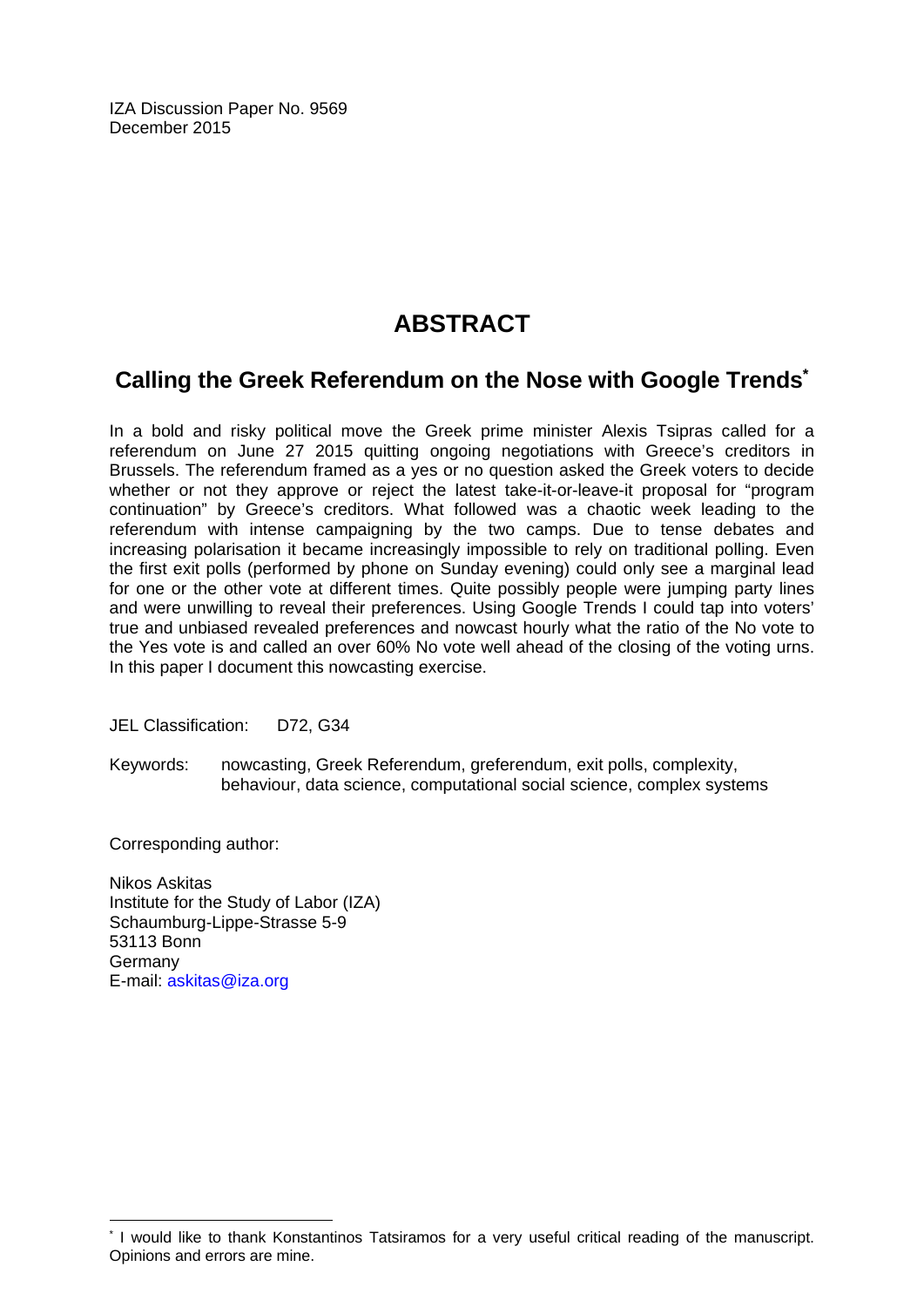## 1. INTRODUCTION

On the 25th of January 2015 the left-wing party of ΣΥΡΙΖΑ, campaigning on an antiausterity platform, won the general elections in Greece and quickly formed a coalition government with, what many perceived to be an unlikely partner, right wing ΑΝΕΛ. On February 20, 2015 a first preliminary agreement was reached between the new Greek government and the country's creditors which was based on the now infamous concept of "creative vagueness" (language which would allow all sides to claim a victory while crafting a "honorable" compromise). The months which followed proved that belief to be overly optimistic if not flat out wrong. Turning that first agreement into a concrete joint plan proved impossible as it revealed the unbridged differences between the two sides. Ever since we have been witnessing long and fruitless negotiations between the Institutions formerly known as "Troika" and the Greek government.

Negotiations came to an end when Greek prime minister Alexis Tsipras claiming an impasse in the negotiations surprised friends and foes, quit the negotiations and flew home from Brussels on June 26. In the wee hours of June 27 he called for a referendum on the last take-it-or-leaveit proposal from the creditors: a vote of yes would mean that the voter accepts that last ultimatum while a vote of no would mean the opposite.

Amid concerns of constitutionality of the referendum<sup>[1](#page-3-0)</sup> and conflicting attempts to frame a no vote both as identical with an exit from the eurozone but also as the best chance to stay in it the referendum took place with remarkable stoicism on behalf of the public. In the meantime a bank run over the weekend following Tsipras' departure from Brussels forced the greek government to enforce capital controls and a week long banking holiday, starting Monday, at a time when thousands of pensioners were expecting their pensions, which complicated matters even more. Several European representatives as well as Greek opposition parties called for a yes vote while the prime minister himself, his party and their coalition partner called for a no vote. A number of ΑΝΕΛ members of parliament defected from party line and contributed to a highly complex and unpredictable situation. In the meantime the country's creditors withdrew the offer which was the basis for the referendum leading many to argue that the referendum was baseless.

In this extremely complicated situation where emotion, contagion, national pride, existential anxiety and economic despair are intertwined, behaviour and consensus formation becomes a complex system which is out of reach of traditional polling, also because revealed preferences need not persist in time or need not be faithfully represented. This is the type of situation where a small slice of Big Data available at high frequencies and in a timely fashion can show its strength.

Using hourly data of Google searches<sup>[2](#page-3-1)</sup> for yes and no respectively I am able to get to the

<span id="page-3-0"></span> $1$ Due both to its short notice and the fact that the Greek constitution does not allow a referendum on fiscal matters

<span id="page-3-1"></span><sup>2</sup>During a discussion with Nikos Tachtsidis, a staffer at the Greek Presidency, I started thinking about whether or not I could nowcast this situation. On the 5th of July at 18:59 hrs, one minute because voting ended, I tweeted: (@askitas) "My 2 cents: 60% NO is "on the table". Selection bias (picking up the young) might cause this to be off #Greferendum" pointing to a blog post of mine at [http://www.](http://www.askitas.com/2015/07/05/greferendum-now/)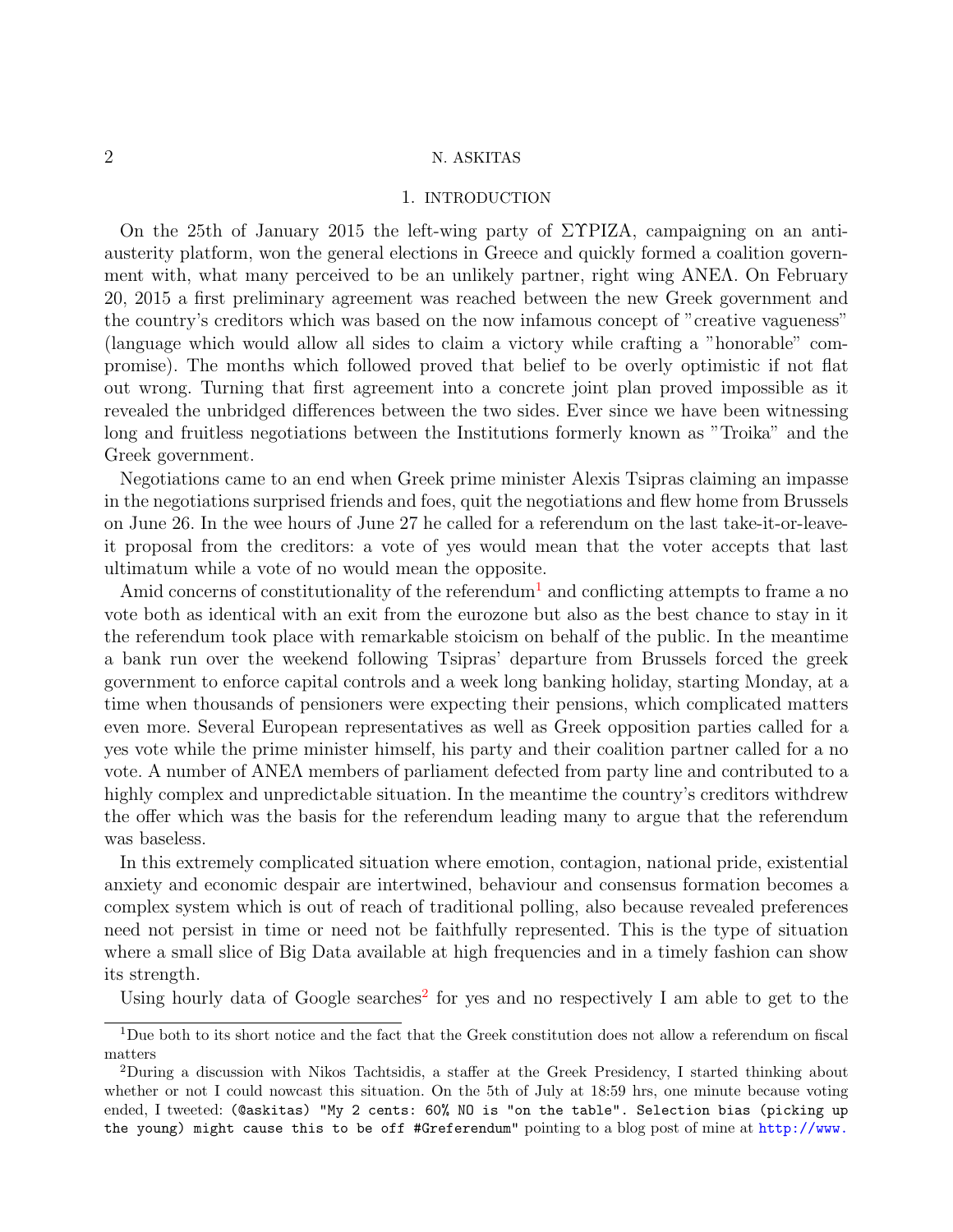#### [CALLING THE GREFERENDUM](http://www.askitas.com/2015/07/05/greferendum-now/) 3

[true preferences of the voter population \(while polls could get to only the revealed ones\) and](http://www.askitas.com/2015/07/05/greferendum-now/) [hence identify good proxies for intent to vote yes or no respectively. This allowed me to quite](http://www.askitas.com/2015/07/05/greferendum-now/) [accurately forecast the No vote, which was the vote whose prevalence the entire world was](http://www.askitas.com/2015/07/05/greferendum-now/) [interested in.](http://www.askitas.com/2015/07/05/greferendum-now/)

[Askitas and Zimmermann](#page-11-0) [\(2015b\) compile a good portion of social science research using](http://www.askitas.com/2015/07/05/greferendum-now/) [Internet data but to the best of my knowledge there are no forecasting papers using hourly](http://www.askitas.com/2015/07/05/greferendum-now/) [Google Trends data. There are of course such papers using hourly twitter data for example](http://www.askitas.com/2015/07/05/greferendum-now/) such as [Botta et al.](#page-11-1) [\(2015\) which also studies behavioural complexity or](http://www.askitas.com/2015/07/05/greferendum-now/) [Cunha et al.](#page-11-2) [\(2014\)](#page-11-2) [which like we do studies voting.](http://www.askitas.com/2015/07/05/greferendum-now/)

[The rest of the paper is structured as follows. In Section 2 I describe the data while in Section](http://www.askitas.com/2015/07/05/greferendum-now/) [3 I discuss a selection of relevant events and explain how the data predicts the outcome. Section](http://www.askitas.com/2015/07/05/greferendum-now/) [4 draws come conclusions.](http://www.askitas.com/2015/07/05/greferendum-now/)

### 2. [DATA](http://www.askitas.com/2015/07/05/greferendum-now/)

[Before proceeding to describe the data some background information is necessary to better](http://www.askitas.com/2015/07/05/greferendum-now/) [explain how I arrived at choosing my time series. Around midnight of June 26 rumours surfaced](http://www.askitas.com/2015/07/05/greferendum-now/) [of an imminent call to a referendum by the Greek government on the ultimatum the creditors](http://www.askitas.com/2015/07/05/greferendum-now/) [had put on the table. In the wee hours of June 27 shortly before 4 AM the Greek premier A.](http://www.askitas.com/2015/07/05/greferendum-now/) [Tsipras made the rumours official indeed. On Sunday June 28th at 4:00 AM the parliament](http://www.askitas.com/2015/07/05/greferendum-now/) [approved the referendum: in just six days the voter body was called to cast a yes or no vote on](http://www.askitas.com/2015/07/05/greferendum-now/) [a complex draft of macroeconomic planning. In the meantime over the weekend a bank run was](http://www.askitas.com/2015/07/05/greferendum-now/) [unfolding as masses of people were driving around in search of ATMs which would dispense](http://www.askitas.com/2015/07/05/greferendum-now/) [cash. Reports had it that the ATMs were drying up but at the same time trust in the media](http://www.askitas.com/2015/07/05/greferendum-now/) was deteriorating rapidly<sup>[3](#page-4-0)</sup>[. We were nearing the final part of the so called "left parenthesis"](http://www.askitas.com/2015/07/05/greferendum-now/)<sup>[4](#page-4-1)</sup>.

[In the afternoon of that same Sunday reports surfaced that a combination of capital controls](http://www.askitas.com/2015/07/05/greferendum-now/) [and a week long banking holiday is imminent. At 21:00 hrs A. Tsipras spoke on TV insisting](http://www.askitas.com/2015/07/05/greferendum-now/) on the referendum, we have only our fear to fear [he said. The stage was set. Come Monday](http://www.askitas.com/2015/07/05/greferendum-now/) [banks were closed, capital controls were in place pensioners were lining up to get fragments of](http://www.askitas.com/2015/07/05/greferendum-now/) [their already depleted pensions and EU president J.C. Juncker was calling the greeks to vote](http://www.askitas.com/2015/07/05/greferendum-now/) yes ["no matter what the question was"](http://www.askitas.com/2015/07/05/greferendum-now/).

[As polls don't work, revealed preferences are both volatile and untrustworthy, trust in the](http://www.askitas.com/2015/07/05/greferendum-now/) [media is waning and polarisation intensifies how can we put an ear on the ground to sense](http://www.askitas.com/2015/07/05/greferendum-now/) [what's going on? Looking at Google Trends and at searches containing](http://www.askitas.com/2015/07/05/greferendum-now/) ναί the Greek word for

[askitas.com/2015/07/05/greferendum-now/](http://www.askitas.com/2015/07/05/greferendum-now/). As it turned out the final count of the NO vote was  $61.31\%$ and no professional pollster saw it coming. The entire world was looking at Greece between June 26 and July 5 wondering what the result of the referendum will be. It continues to do so at this writing pondering over what the no vote can buy but this is a different story which goes beyond this paper.

<span id="page-4-0"></span><sup>3</sup>According to the Eurobarometer as of November 2014 80% of the Greek people don't trust Television, 60% don't trust radio and 38% mistrust the internet.

<span id="page-4-1"></span><sup>4</sup>A plan commonly attributed to A. Samaras the country's previous prime minister according to which he let Tsipras come to power (something which seemed inevitable at the end of 2014) expecting his left-wing government to fall apart under the impossibility of meeting the country's financial obligations come July 2015 and hence recapture power.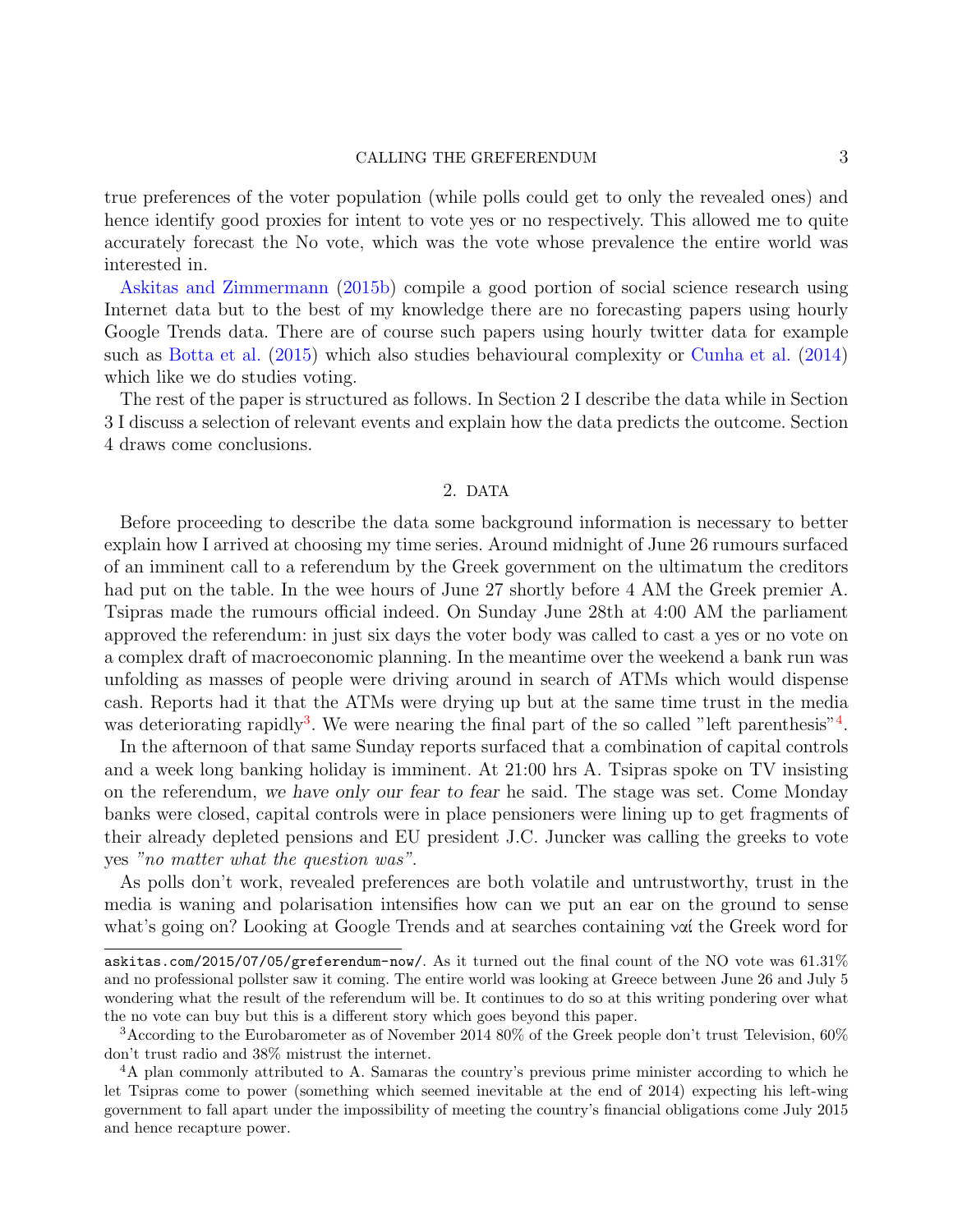yes and όχι the greek word for no we can only conclude that the searches are becoming more intense by the day as we are approaching the referendum and they peak around midnight. Moreover the top searches contained both ναί and όχι. All of them were of the sort yes or no referendum revealing only that people were trying to get information on the upcoming referendum.

The time series of searches containing yes without containing no and searches that contain no without containing yes: 'οχι -ναι' and 'ναι -οχι' were more promising. These time series appeared to indeed capture the no and yes voters as they were searches trying to find out where and when a demonstration or a concert in favour of these votes was taking place or which prominent people were for this or that vote. In other words these searches appeared to be searches by people whose mind was made up and they were trying to locate like minded ones and events or platforms were they could express themselves (this can nicely and clearly be read off of Figure [3](#page-10-0) where the No demonstrations occur at the peak of a surge of the no searches relative to the yes searches).

The time series I looked at was exactly these 'οχι -ναι' and 'ναι -οχι'. I used Google Trends (<https://www.google.com/trends/>) setting the country to Greece and the time frame to"last seven days". This gives us hourly data for the last seven days and are available by the hour. The downside is that the hourly data cannot exceed the last seven days. I took however three measurements: one early on and two later and glued them together to prolong the series. For the forecasting exercise we do not need the prolongation. We only use hourly data between 4:00 AM on June 28 at which point the parliament votes the referendum into effect and 7:00 AM on July 5 at which point voting starts. It is however useful in order to get a better more complete understanding of our time series. The time series looks as follows.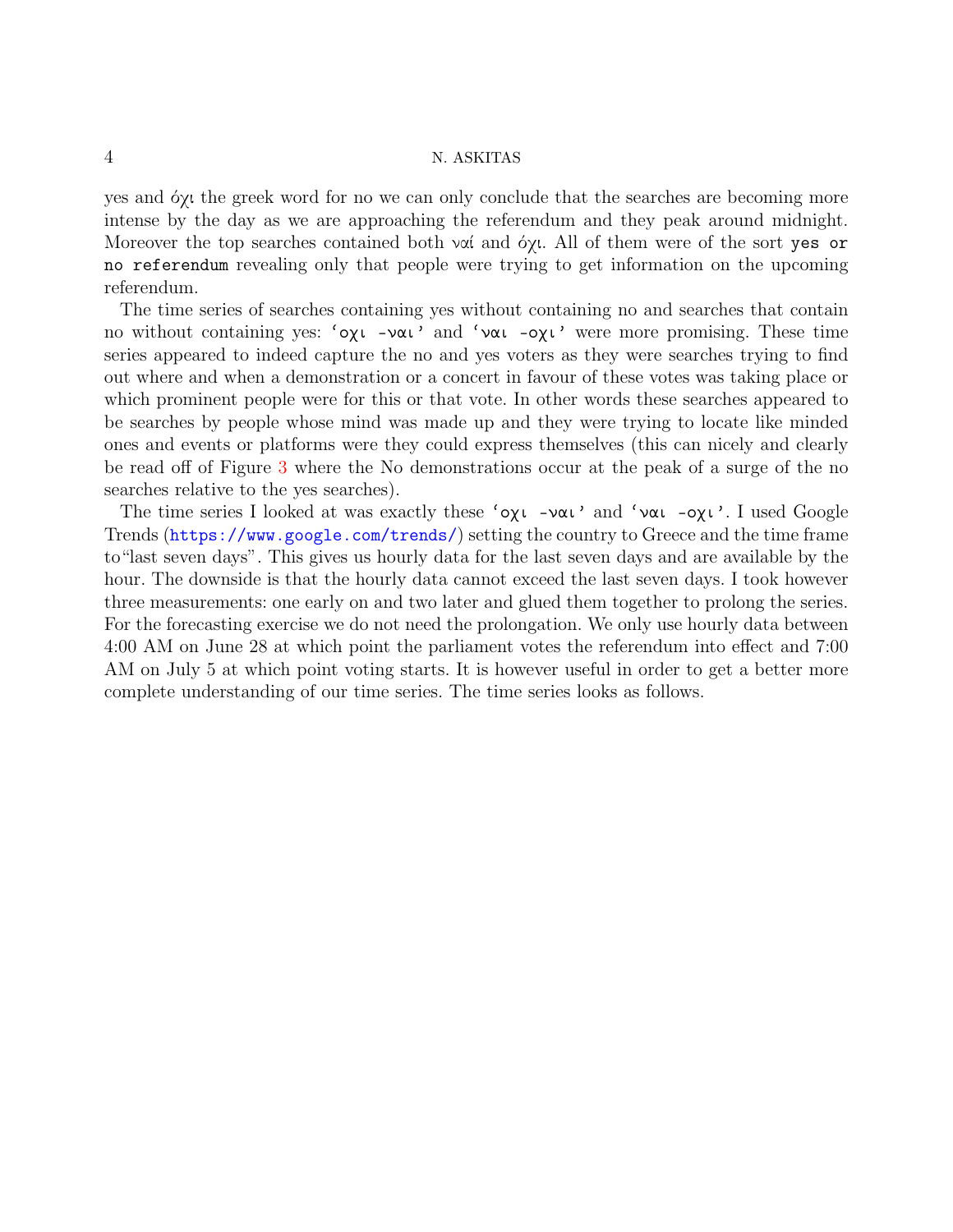

<span id="page-6-0"></span>FIGURE 1.— YES searches are "ναι -οχι' and NO searches are "οχι -ναι'

The time series is hourly and is updated by the hour. So one can really do nowcasting with hourly frequency of incoming results. It is clear from the graph that for most of the time except a few hours in the middle the NO searches were more than the YES searches. Data Source: Google Trends (<www.google.com/trends>).

For completeness I am providing the tables of the top searches of each category in original Greek and in translation. One keyword is of particular cultural importance. The search βεγγος οχι is trying to locate a scene in a greek tragicomedy involving Veggos a legendary greek comedic actor who plays a voter in a referendum shouting No while he is bombarded with Yes and physically abused.

The tables establish that it would not be a far fetched claim that our time series capture the supporters of the yes and no vote. Two issues need to be discussed however.

The first issue is that yes or no searches may also exist which are not relevant to the referendum and which are also counted in our time series. The counterargument which convinced me to continue is that firstly if there are such searches they are probably tiny compared to those relevant to such a pressing issue (as can be seen by the right hand side of Figure [1](#page-6-0) after the vote the numbers drop close to zero) and secondly there is no reason to assume that these irrelevant searches are not distributed in some uniform way across the two options.

The second issue is that of selection. Most of the internet activity comes from around Athens (as I could see in Google Trends) and we are not capturing the poor and the old (who are most likely not online). With almost half of the Greek population living in Athens it is no surprise that it dominates internet activity. This means though that Athens is a 50% sample of Greece. Since most of the population in Athens are internal migrants with ties, friends and family to their place of origin we can easily view them as sampled from across Greece. The remaining problem that we are probably not capturing the old and the poor (who are offline)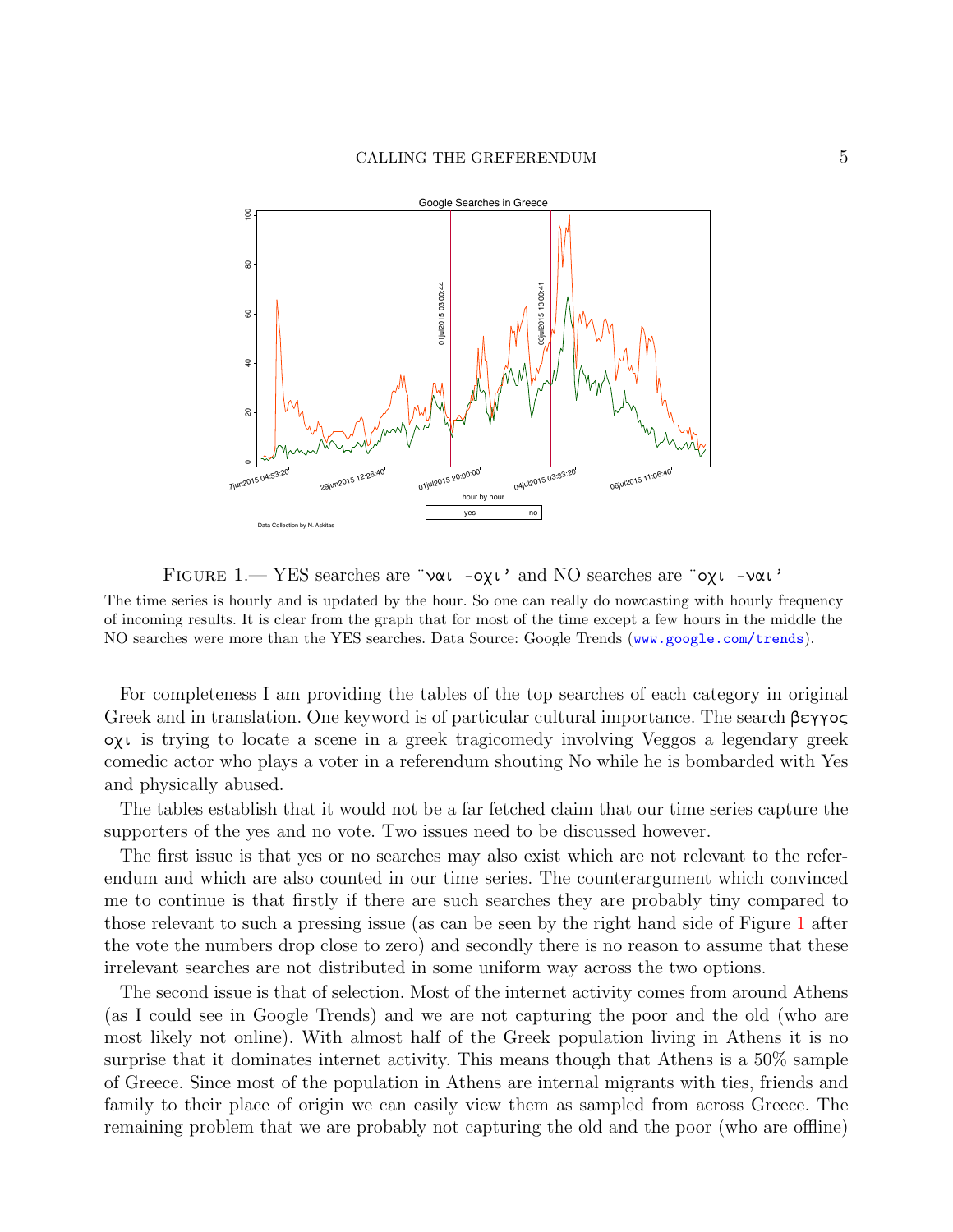# TABLE I

| TOP SEARCHES FOR NO I.E. "0XL -VOL' |                               |
|-------------------------------------|-------------------------------|
| βεγγος οχι                          | Veggos No                     |
| δημοψηφισμα οχι                     | referendum no                 |
| οχι στο δημοψηφισμα                 | no in the referendum          |
| συγκεντρωση υπερ του οχι            | demonstration in favour of no |
| υπερ του οχι                        | in favour of no               |
| συγκεντρωση οχι                     | demonstration no              |
| λεμε οχι                            | we say no                     |
| δημοψηφισμα οχι                     | referendum no                 |
| οχι                                 | $\mathbf{no}$                 |
| ψηφιζω οχι                          | l vote no                     |

# TABLE II

Top searches for YES i.e. ¨ναι -οχι'

| ναι στην Ευρωπη              | yes to Europe                  |
|------------------------------|--------------------------------|
| δημοψηφισμα ναι              | referendum yes                 |
| ναι στο δημοψηφισμα          | yes in the referendum          |
| συγκεντρωση υπερ του ναι     | demonstration in favour of yes |
| συγκεντρωση για το ναι       | demonstration for yes          |
| ναι στο ευρω                 | yes to euro                    |
| επιτροπη υποστηριξης του ναι | committee in support of yes    |

is resolved with a more cynical argument which is however rooted in reality. The old and the poor in the midst of unpaid and depleted pensions and wages, massive unemployment, capital controls and bank holidays are also more likely not to be able to afford going to vote especially if they vote away from their place of residence at their place of origin as is often the case with internal migrants in Greece.

It is well known that the Google Trends data is relative data in other words within the time unit i we are aggregating we take the number  $x_i$  of searches for a keyword and divide that by the total number of searches  $T_i$  in the same time frame, so that we form  $x_i/T_i$ . Moreover if we are observing a certain time period in our case hourly data for seven days then  $i = 1 \dots n$  for some n. If then  $M_n = \max_{i=1...n} \{x_i/T_i\}$  then the time series we get from Google is:

$$
G_i = \frac{100 \cdot x_i}{T_i \cdot M_n}
$$

or setting  $c_n = 100/M_n$ 

$$
G_i = \frac{x_i}{T_i} c_n
$$

It is obvious that two intervals of observation (i.e. two different 7 day stretches in our case) can nonetheless be grafted together by just scaling the numbers accordingly in case they have overlapping data points. Even disjoint observation intervals can be glued together by taking differences of natural logs  $ln(G_i) = ln(x_i/T_i) + ln(c_n)$  because when we take their differences  $(ln(G_{i+1}) - ln(G_i = ln(x_{i+1}/T_{i+1}) - ln(x_i/T_i))$  we eliminate the scaling constants.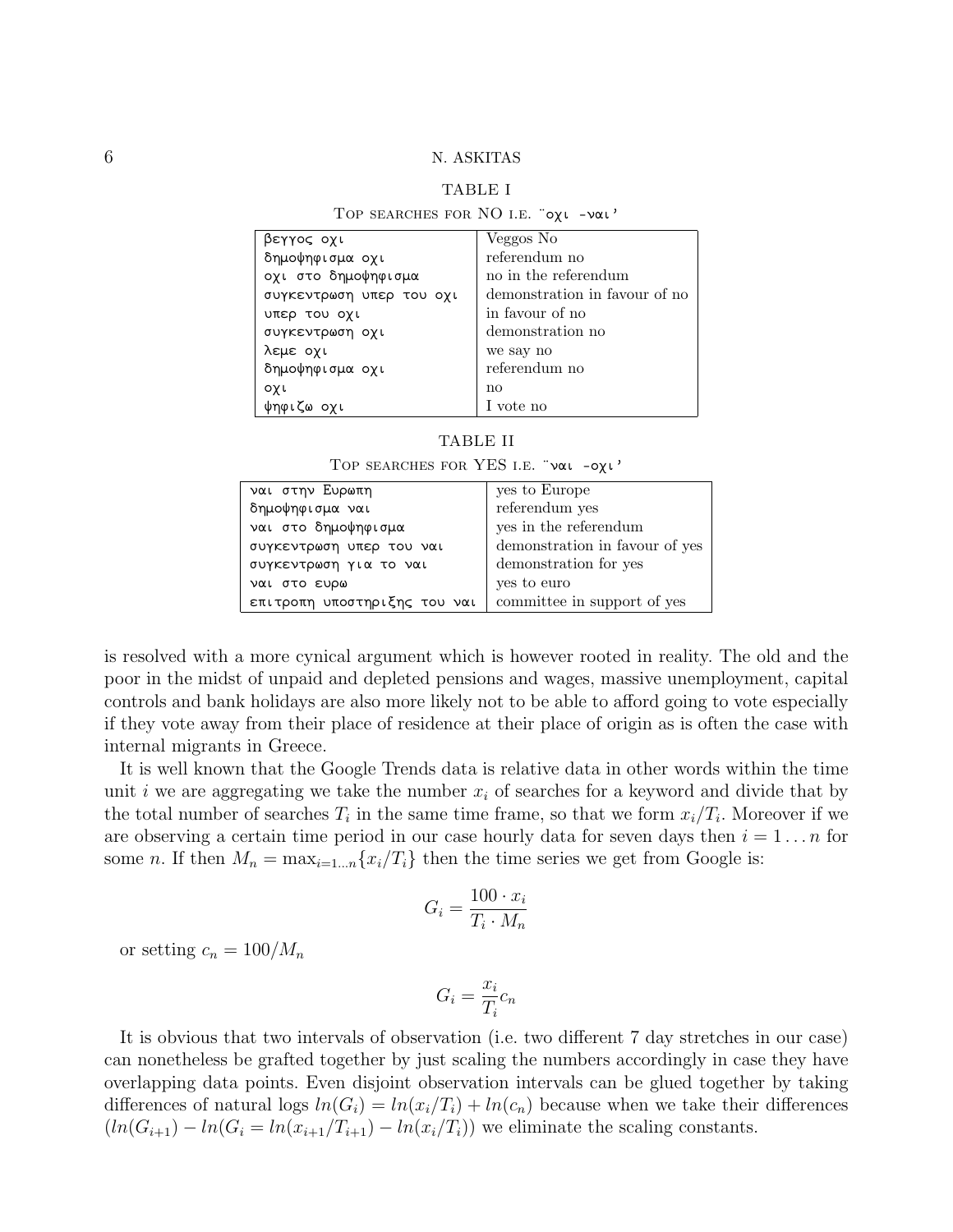#### CALLING THE GREFERENDUM 7

#### 3. NOWCASTING

Let  $Y_i = c \cdot y_i / T_i$  (resp.  $N_i = c \cdot n_i / T_i$ ) be the series of hourly search intensity for "yes" i.e. "ναι -οχι' (resp. "no" i.e. "οχι -ναι'), where  $y_i$  (resp.  $n_i$ ) are the absolute numbers of yes searches (resp. no searches) and  $T_i$  are the total searches in hour i, while c is the scaling constant explained at the end of the previous section. We form the ratio

<span id="page-8-0"></span>
$$
q_i = N_i / Y_i = n_i / y_i
$$

hence we observe the ratio of absolute numbers of no searches to yes searches. Assuming these are proxies of voting intention and direction, that they all do vote indeed and that they are all realised in the voting urn in a valid vote we then have at time  $i$  that the percentage  $NO<sub>i</sub>$  of no vote must be

$$
(1) \qquad \text{NO}_i = 100 \frac{q_i}{q_i + 1}
$$

We used the technique of dividing two Google Trends time series in [Askitas and Zimmermann](#page-11-3) [\(2015a\)](#page-11-3) in order to find search intensity realtive to other common searches rather than to the total search volume. What is unique here is that the yes and no votes are a complete partition of the total vote and hence the ratio allows us to nail the percentage of No vote. In the rest of this section I would like to discuss two graphs and to explain how we can predict the no vote on the nose. In Figure [2](#page-9-0) I have worked out a calendar of relevant events which may explain what was driving the No vote. Notice that before Tsipras announced the referendum (far left hand side) the no searches have a huge spike. The numbers become interesting and valid for our analysis only after the parliament approves the referendum at 4 AM on June 28. Before that there may have been searches by mostly people who did not want the referendum in the first place ( the sentence 'οχι στο δημοψηφισμα' which dominated the volumes early on can mean either of "no to the referendum" or "vote no in the referendum" depending on context and whether or not we are before the referendum is official or not).

Notice that the No vote is almost everywhere ahead except after the EFSF program for Greece had expired at midnight of June 30 and before the Eurogroup rejected a conciliatory last proposal on the part of Tsipras and his speech on public TV in which he asked people to *close their ears to the threats*. Barring a long con on the part of the creditors where they were appearing to favour a Yes vote in order to cause a No vote it can be argued that Tsipras' move to file a last compromise (even if it was a bluff) was the decisive political move and its rejection by the creditors a tactical mistake. The No vote kept gaining ground after that and it never looked back.

Figure [3](#page-10-0) is the one from which we can actually nowcast the outcome. It is this graph which allowed me to call the No vote at 60% or more. It can be seen that the ratio of No to Yes vote (searches) has been dropping ever since the referendum was voted into effect. This was a terribly intense time for the population with constant flow of admonitions, with banks shut, capital controls and ATMs emitting cash at 60 Euros per debit card per day. As soon as European officials started criticising the last conciliatory proposal by A. Tsipras the ratio is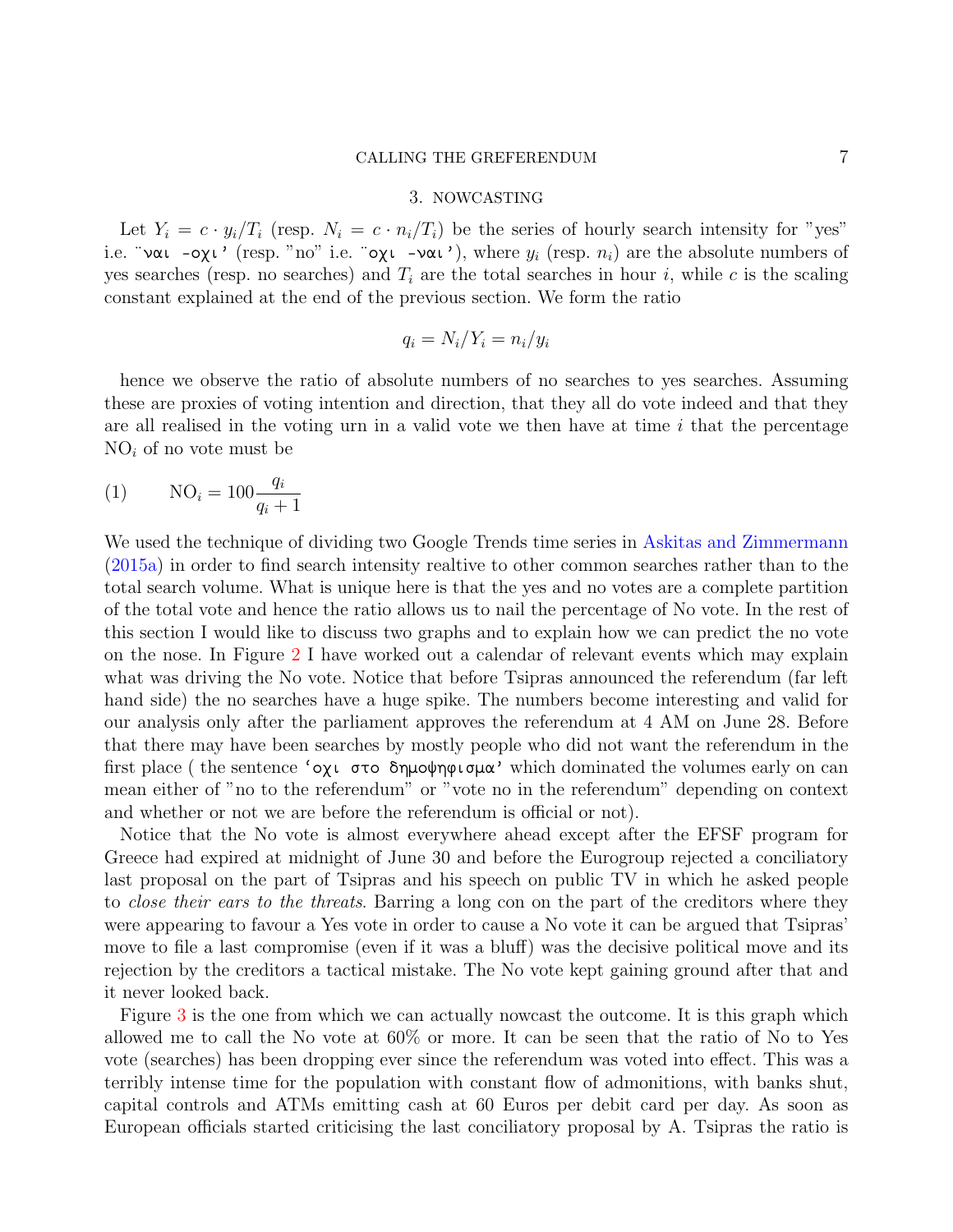

<span id="page-9-0"></span>Figure 2.— YES searches are ¨ναι -οχι' and NO searches are ¨οχι -ναι' The YES vote was always trailing. The NO voters blinked only after the EFSF program for Greece expired

and before the Eurogroup rejected one last compromise by A. Tsipras and Tsipras spoke on TV and said to the Greeks to close their ears to threats. Data Source: Google Trends (<www.google.com/trends>).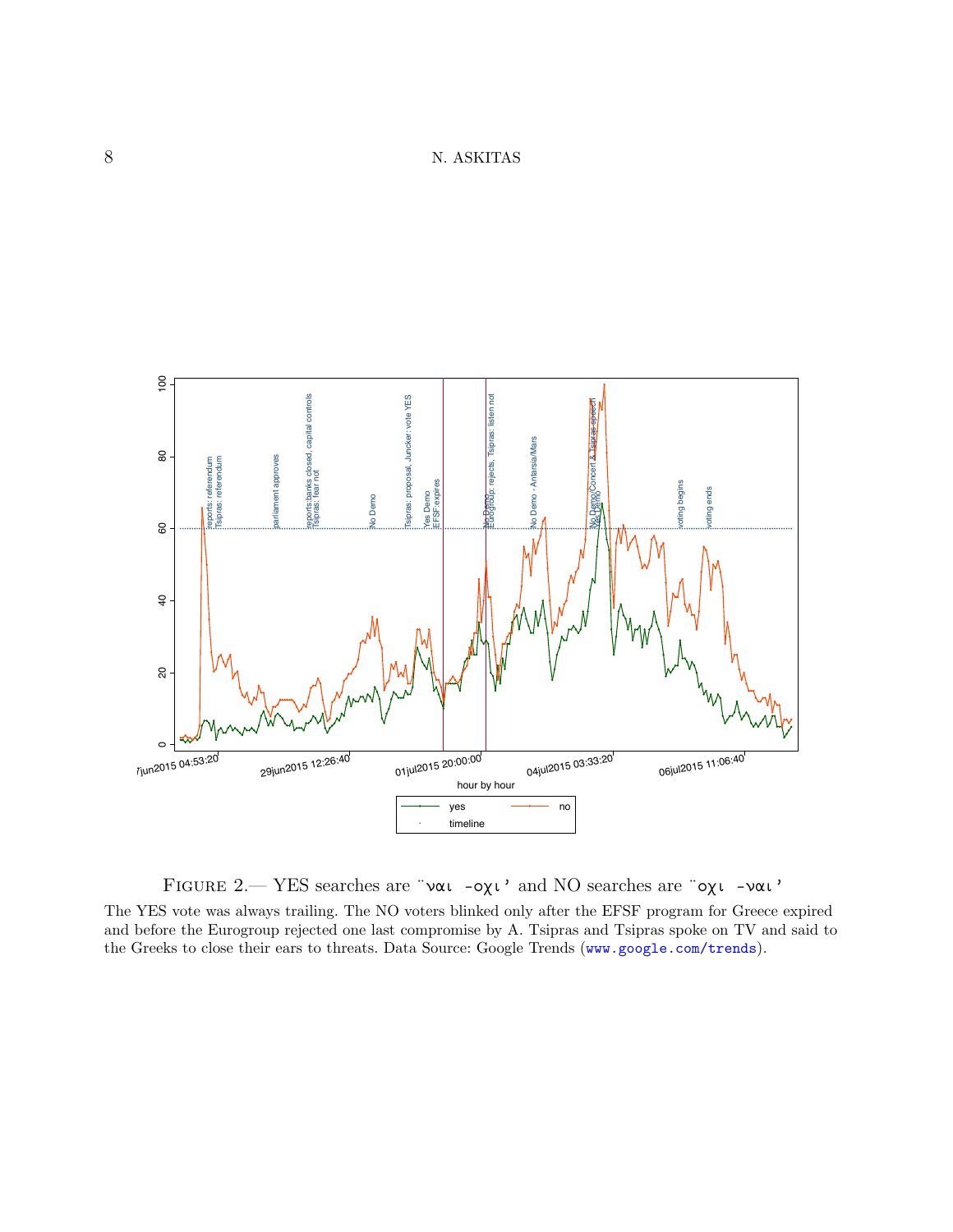## CALLING THE GREFERENDUM 9

surging again and after his proposal was rejected and he appeared on TV he had locked the victory and he only had to play the game to the end without any mistakes. Hours after the moving average of the No to Yes vote surged above the 1.5 line it never dropped below again. The value of 1.5 is simply the maximum ratio that was upheld for the longest time before voting started which however local minima of the hourly time series kept approaching from above again and again without ever reaching or crossing (right hand side of Figure [3\)](#page-10-0).



<span id="page-10-0"></span>Figure 3.— YES searches are ¨ναι -οχι' and NO searches are ¨οχι -ναι'. The ratio of No to Yes votes and its 24 hour moving average.

The moving average bottoms out on July 1st at 1.143911 and increases ever since crossing the line  $y = 1.5$  on July 3 at 13:00 hrs. It never dropped below 1.5 after that point. Data Source: Google Trends (<www.google.com/trends>).

The reader can now figure out that setting  $q_i = 1.5$  $q_i = 1.5$  $q_i = 1.5$  $q_i = 1.5$  in equation 1 produces  $NO_i = 60^5$ .

<span id="page-10-1"></span><sup>5</sup> I tweeted my prediction to @mark carrigan at 10:26 on July 5 and shortly after that I emailed K. F. Zimmermann my prediction. I tweeted it publicly at 3:39 PM, to @D Blanchflower at 5:41 PM and at 18:59 PM one minute before closing of voting I tweeted that am calling it "60%" for No. At 7:23 PM Greek TV reported that based on 7.4% of the vote the No vote comes slightly under 60%. Nikos Tachtsidis whom I also sent the result to one minute before closing of the vote and who, in disbelief, replied that exit polls are calling it only marginally for No contacted me soon after the first TV report placed the no vote close to 60% to